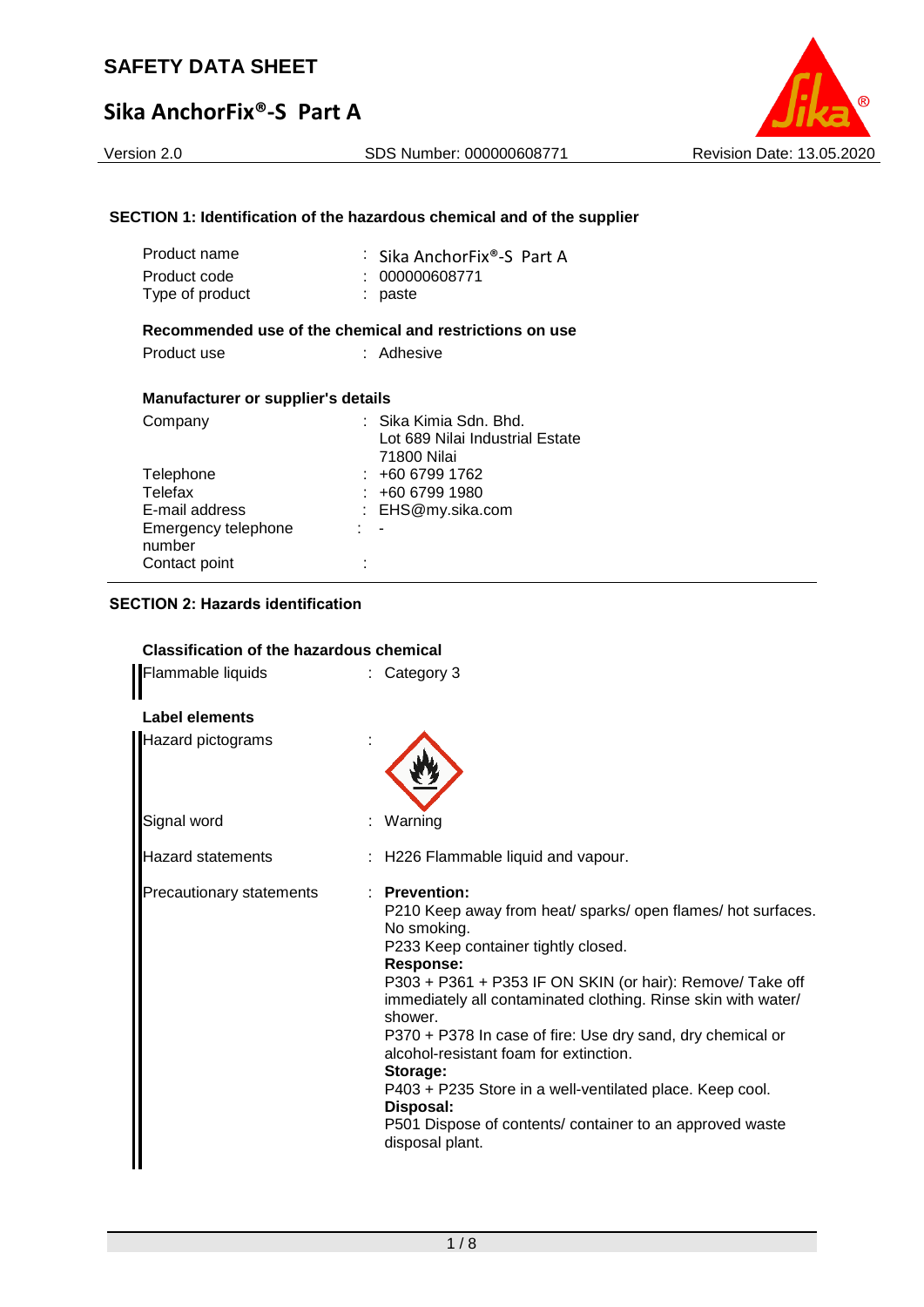# **Sika AnchorFix®-S Part A**



#### **Other hazards which do not result in classification**

None known.

#### **SECTION 3: Composition and information of the ingredients of the hazardous chemical**

Substance / Mixture : Mixture

#### **Hazardous components**

| Chemical name<br>⊡NG.<br>UAJ | (% )<br>Concentration |
|------------------------------|-----------------------|
| styrene<br>00،               | ~- r<br>--            |

#### **SECTION 4: First aid measures**

| General advice              | : Move out of dangerous area.<br>Consult a physician.          |
|-----------------------------|----------------------------------------------------------------|
|                             | Show this safety data sheet to the doctor in attendance.       |
| If inhaled                  | $\therefore$ Move to fresh air.                                |
|                             | Consult a physician after significant exposure.                |
| In case of skin contact     | : Take off contaminated clothing and shoes immediately.        |
|                             | Wash off with soap and plenty of water.                        |
|                             | If symptoms persist, call a physician.                         |
| In case of eye contact      | : Remove contact lenses.                                       |
|                             | Keep eye wide open while rinsing.                              |
|                             | If eye irritation persists, consult a specialist.              |
| If swallowed                | : Clean mouth with water and drink afterwards plenty of water. |
|                             | Do not give milk or alcoholic beverages.                       |
|                             | Never give anything by mouth to an unconscious person.         |
| Most important symptoms     | : No known significant effects or hazards.                     |
| and effects, both acute and | See Section 11 for more detailed information on health effects |
| delayed                     | and symptoms.                                                  |
| Notes to physician          | : Treat symptomatically.                                       |

#### **SECTION 5: Firefighting measures**

## **Extinguishing media**

| Suitable extinguishing media<br>Unsuitable extinguishing<br>media | : Alcohol-resistant foam<br>Carbon dioxide (CO2)<br>Dry chemical<br>: Water<br>High volume water jet |
|-------------------------------------------------------------------|------------------------------------------------------------------------------------------------------|
| Physicochemical hazards arising from the chemical                 |                                                                                                      |
| Specific hazards during<br>firefighting                           | : Do not use a solid water stream as it may scatter and spread<br>fire.                              |
| Hazardous combustion<br>products                                  | : No hazardous combustion products are known                                                         |

# **Special protective equipment and precautions for fire-fighters**

| Special protective equipment | : In the event of fire, wear self-contained breathing apparatus. |
|------------------------------|------------------------------------------------------------------|
| for firefighters             |                                                                  |
| Specific extinguishing       | : Use water spray to cool unopened containers.                   |
| methods                      |                                                                  |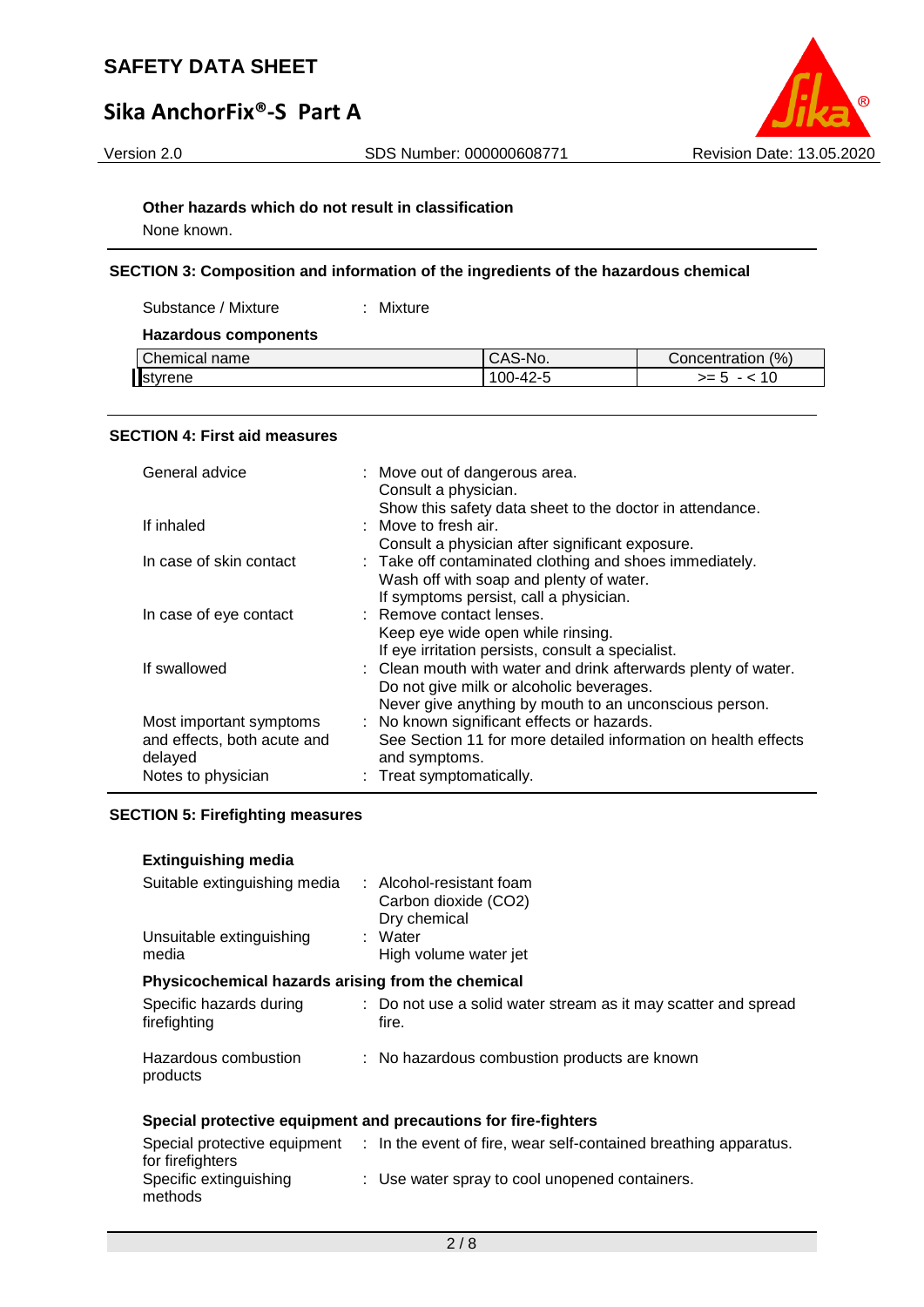# **Sika AnchorFix®-S Part A**

#### Version 2.0 SDS Number: 000000608771 Revision Date: 13.05.2020



#### **SECTION 6: Accidental release measures**

| Personal precautions,<br>protective equipment and<br>emergency procedures | : Use personal protective equipment.<br>Remove all sources of ignition.<br>Deny access to unprotected persons.                      |
|---------------------------------------------------------------------------|-------------------------------------------------------------------------------------------------------------------------------------|
| Environmental precautions                                                 | : Prevent product from entering drains.<br>If the product contaminates rivers and lakes or drains inform<br>respective authorities. |
| Methods and materials for<br>containment and cleaning up                  | : Soak up with inert absorbent material (e.g. sand, silica gel,<br>acid binder, universal binder, sawdust).                         |

#### **SECTION 7: Handling and storage**

#### **Handling**

| <b>Precautions for safe handling</b>                         |                                                                                                                                                                                                                                                                                                                                                                                                                                                                                                                                                                                                              |
|--------------------------------------------------------------|--------------------------------------------------------------------------------------------------------------------------------------------------------------------------------------------------------------------------------------------------------------------------------------------------------------------------------------------------------------------------------------------------------------------------------------------------------------------------------------------------------------------------------------------------------------------------------------------------------------|
| Advice on protection against<br>fire and explosion           | : Use explosion-proof equipment. Keep away from heat/ sparks/<br>open flames/ hot surfaces. No smoking. Take precautionary<br>measures against electrostatic discharges.                                                                                                                                                                                                                                                                                                                                                                                                                                     |
| Advice on safe handling                                      | : Do not breathe vapours or spray mist.<br>Avoid exceeding the given occupational exposure limits (see<br>section 8).<br>Do not get in eyes, on skin, or on clothing.<br>For personal protection see section 8.<br>Smoking, eating and drinking should be prohibited in the<br>application area.<br>Take precautionary measures against static discharge.<br>Open drum carefully as content may be under pressure.<br>Take necessary action to avoid static electricity discharge<br>(which might cause ignition of organic vapours).<br>Follow standard hygiene measures when handling chemical<br>products |
| <b>Storage</b>                                               |                                                                                                                                                                                                                                                                                                                                                                                                                                                                                                                                                                                                              |
| Conditions for safe storage, including any incompatibilities |                                                                                                                                                                                                                                                                                                                                                                                                                                                                                                                                                                                                              |
| Conditions for safe storage                                  | : Store in original container.<br>Keep in a well-ventilated place.<br>Observe label precautions.                                                                                                                                                                                                                                                                                                                                                                                                                                                                                                             |

#### **SECTION 8: Exposure controls and personal protection**

# **Control parameters**

| Components | CAS-No.<br>Value type<br>(Form of<br>exposure) | Control<br>parameters /<br>Permissible<br>concentration | Basis |
|------------|------------------------------------------------|---------------------------------------------------------|-------|
|------------|------------------------------------------------|---------------------------------------------------------|-------|

Store in accordance with local regulations.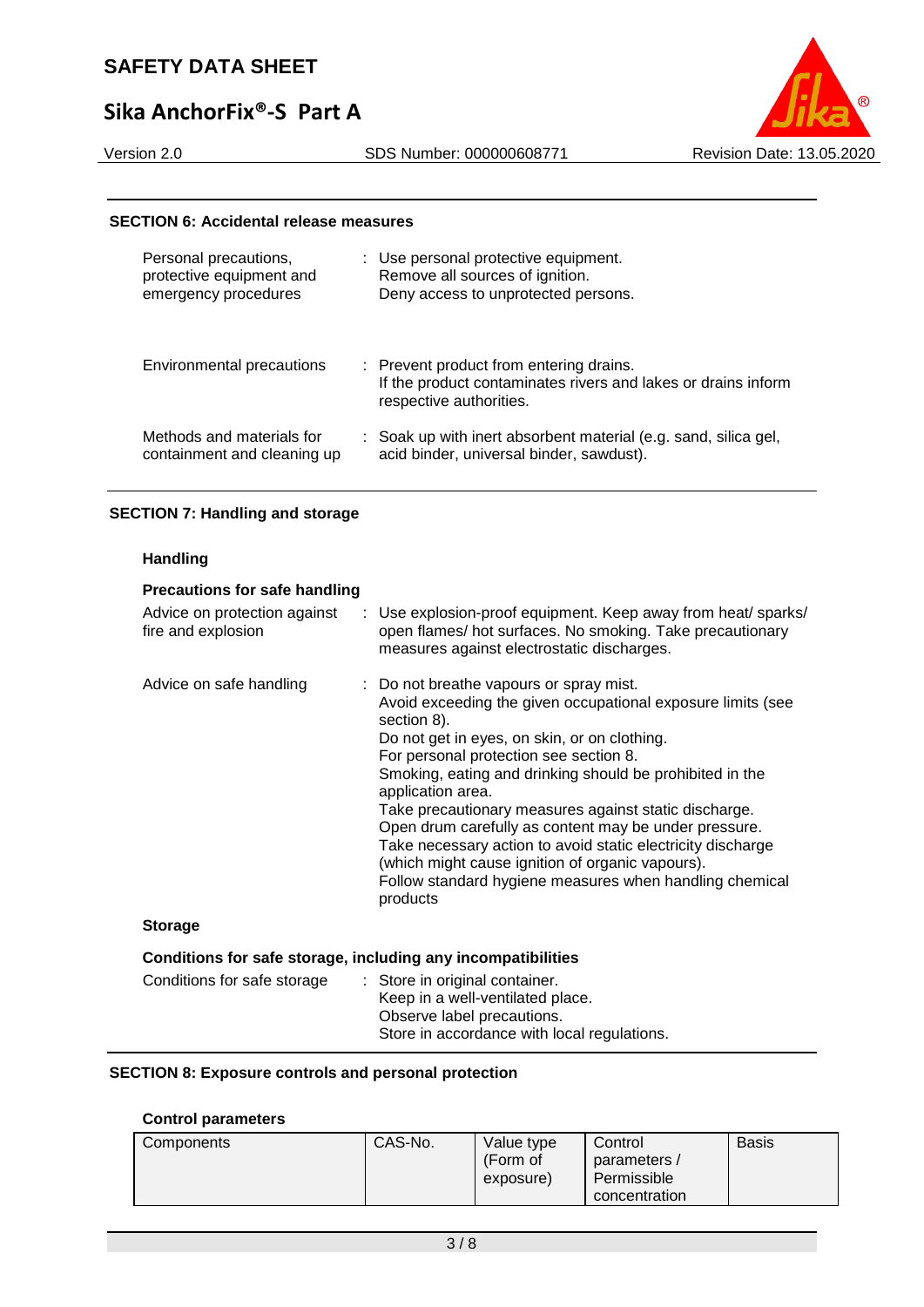# **Sika AnchorFix®-S Part A**

| Version 2.0                                                           | SDS Number: 000000608771                                                                                                  |                                                                                                                          |                                                             | Revision Date: 13.05.2020 |  |  |  |  |
|-----------------------------------------------------------------------|---------------------------------------------------------------------------------------------------------------------------|--------------------------------------------------------------------------------------------------------------------------|-------------------------------------------------------------|---------------------------|--|--|--|--|
|                                                                       |                                                                                                                           |                                                                                                                          |                                                             |                           |  |  |  |  |
| styrene                                                               | 100-42-5                                                                                                                  | <b>TWA</b>                                                                                                               | 20 ppm<br>85.2 mg/m3                                        | <b>MY PEL</b>             |  |  |  |  |
|                                                                       |                                                                                                                           | Further information: Skin                                                                                                |                                                             |                           |  |  |  |  |
|                                                                       |                                                                                                                           | <b>TWA</b>                                                                                                               | 20 ppm                                                      | <b>ACGIH</b>              |  |  |  |  |
|                                                                       |                                                                                                                           | <b>STEL</b>                                                                                                              | 40 ppm                                                      | <b>ACGIH</b>              |  |  |  |  |
| Individual protection measures, such as personal protective equipment |                                                                                                                           |                                                                                                                          |                                                             |                           |  |  |  |  |
|                                                                       |                                                                                                                           |                                                                                                                          |                                                             |                           |  |  |  |  |
| Eye/face protection                                                   |                                                                                                                           |                                                                                                                          | : Safety eyewear complying with an approved standard should |                           |  |  |  |  |
|                                                                       |                                                                                                                           | be used when a risk assessment indicates this is necessary.<br>: Choose body protection in relation to its type, to the  |                                                             |                           |  |  |  |  |
| Skin protection                                                       |                                                                                                                           |                                                                                                                          |                                                             |                           |  |  |  |  |
|                                                                       |                                                                                                                           | concentration and amount of dangerous substances, and to                                                                 |                                                             |                           |  |  |  |  |
| Hand protection                                                       |                                                                                                                           | the specific work-place.                                                                                                 |                                                             |                           |  |  |  |  |
|                                                                       |                                                                                                                           | : Chemical-resistant, impervious gloves complying with an<br>approved standard should be worn at all times when handling |                                                             |                           |  |  |  |  |
|                                                                       |                                                                                                                           | chemical products if a risk assessment indicates this is                                                                 |                                                             |                           |  |  |  |  |
|                                                                       | necessary.                                                                                                                |                                                                                                                          |                                                             |                           |  |  |  |  |
| Respiratory protection                                                |                                                                                                                           |                                                                                                                          | : Use respiratory protection unless adequate local exhaust  |                           |  |  |  |  |
|                                                                       |                                                                                                                           |                                                                                                                          |                                                             |                           |  |  |  |  |
|                                                                       | ventilation is provided or exposure assessment demonstrates<br>that exposures are within recommended exposure guidelines. |                                                                                                                          |                                                             |                           |  |  |  |  |
|                                                                       | The filter class for the respirator must be suitable for the                                                              |                                                                                                                          |                                                             |                           |  |  |  |  |
|                                                                       | maximum expected contaminant concentration                                                                                |                                                                                                                          |                                                             |                           |  |  |  |  |
|                                                                       | (gas/vapour/aerosol/particulates) that may arise when                                                                     |                                                                                                                          |                                                             |                           |  |  |  |  |
|                                                                       |                                                                                                                           |                                                                                                                          |                                                             |                           |  |  |  |  |
|                                                                       |                                                                                                                           | handling the product. If this concentration is exceeded, self-                                                           |                                                             |                           |  |  |  |  |
|                                                                       |                                                                                                                           | contained breathing apparatus must be used.                                                                              |                                                             |                           |  |  |  |  |

| Hygiene measures | : Handle in accordance with good industrial hygiene and safety |
|------------------|----------------------------------------------------------------|
|                  | practice.                                                      |
|                  | When using do not eat or drink.                                |
|                  | When using do not smoke.                                       |
|                  | Wash hands before breaks and at the end of workday.            |

# **SECTION 9: Physical and chemical properties**

| Appearance<br>Colour<br>Odour<br>Odour Threshold | paste<br>beige<br>: aromatic<br>: No data available |
|--------------------------------------------------|-----------------------------------------------------|
| рH<br>Melting point/range                        | Not applicable<br>: ca. -30 °C (-22 °F)             |
| Boiling point/boiling range                      | : > 145 °C (> 293 °F)                               |
| Flash point                                      | : $31 °C (88 °F)$<br>Method: closed cup             |
| Evaporation rate                                 | : No data available                                 |
| Flammability                                     | : No data available                                 |
| Upper explosion limit                            | : 7.7 %(V)                                          |
| Lower explosion limit                            | : 1 %(V)                                            |
| Vapour pressure                                  | : ca. 6 hPa (5 mmHg) (20 °C (68 °F))                |
|                                                  |                                                     |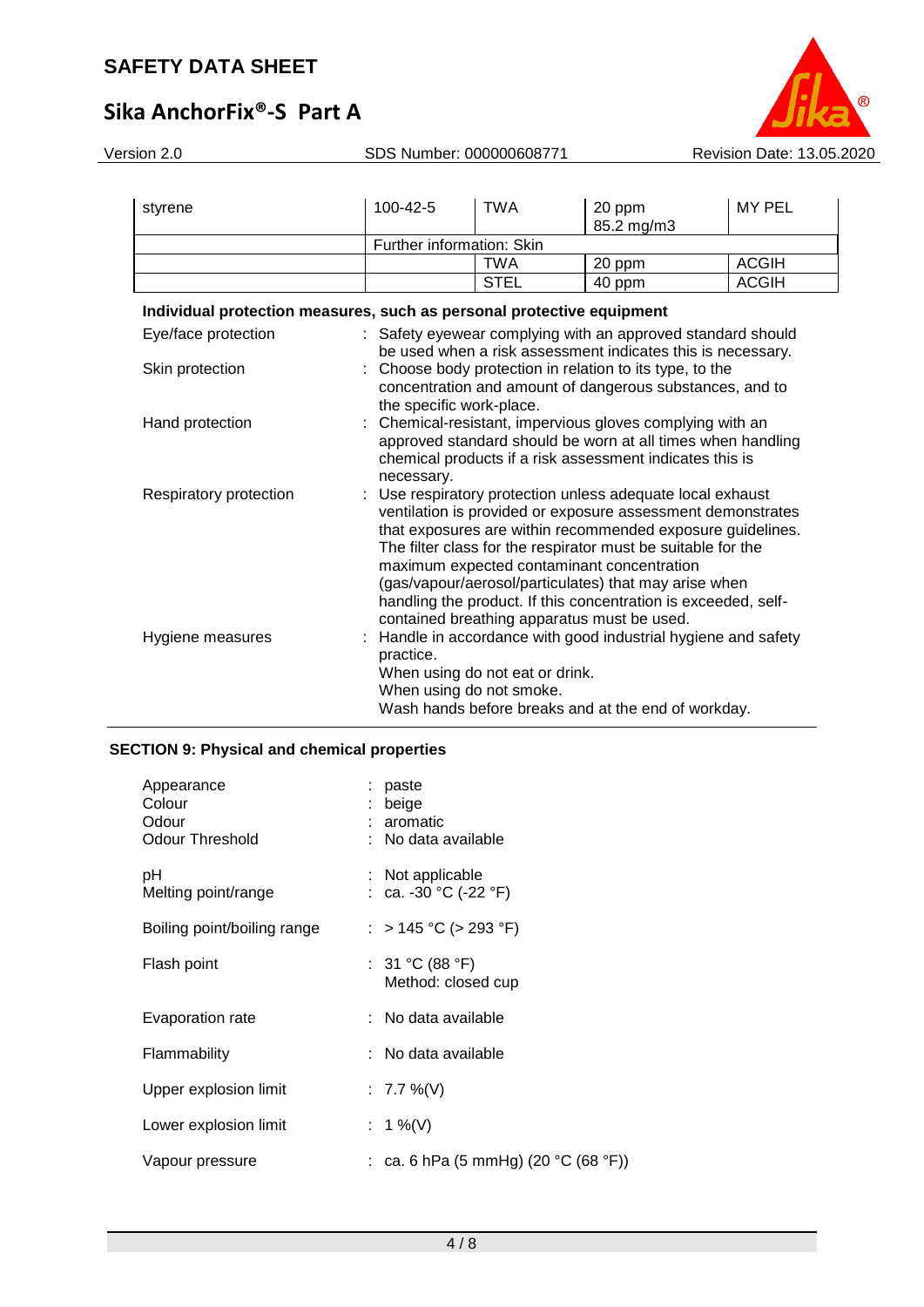# **Sika AnchorFix®-S Part A**



| Version 2.0                                | SDS Number: 000000608771           | Revision Date: 13.05.2020 |
|--------------------------------------------|------------------------------------|---------------------------|
|                                            |                                    |                           |
| Relative vapour density                    | : No data available                |                           |
| Density                                    | : ca. 1.7 g/cm3 (20 °C (68 °F) ()) |                           |
|                                            |                                    |                           |
| Solubility(ies)<br>Water solubility        | $:$ insoluble                      |                           |
| Partition coefficient: n-<br>octanol/water | : No data available                |                           |
| Auto-ignition temperature                  | : ca.<br>490 °C (914 °F)           |                           |
| Decomposition temperature                  | : No data available                |                           |
| Viscosity                                  |                                    |                           |
| Viscosity, dynamic                         | : No data available                |                           |
| Viscosity, kinematic                       | : > 20.5 mm2/s (40 °C)             |                           |
| <b>Explosive properties</b>                | : No data available                |                           |
| Molecular weight                           | : No data available                |                           |
|                                            |                                    |                           |

## **SECTION 10: Stability and reactivity**

| Reactivity<br>Chemical stability<br>Possibility of hazardous<br>reactions                            | : No dangerous reaction known under conditions of normal use.<br>: The product is chemically stable.<br>: Stable under recommended storage conditions.<br>Vapours may form explosive mixture with air. |
|------------------------------------------------------------------------------------------------------|--------------------------------------------------------------------------------------------------------------------------------------------------------------------------------------------------------|
| Conditions to avoid<br>Incompatible materials<br>No decomposition if stored and applied as directed. | : Heat, flames and sparks.<br>: No data available                                                                                                                                                      |

## **SECTION 11: Toxicological information**

Information on likely routes of : None known. exposure

# **Acute toxicity**

Not classified based on available information.

# **Components:**

# **styrene:**

| Acute inhalation toxicity | : LC50 (Rat): 11.8 mg/l |
|---------------------------|-------------------------|
|                           | Exposure time: 4 h      |
|                           | Test atmosphere: vapour |

# **Skin corrosion/irritation**

Not classified based on available information.

# **Serious eye damage/eye irritation**

Not classified based on available information.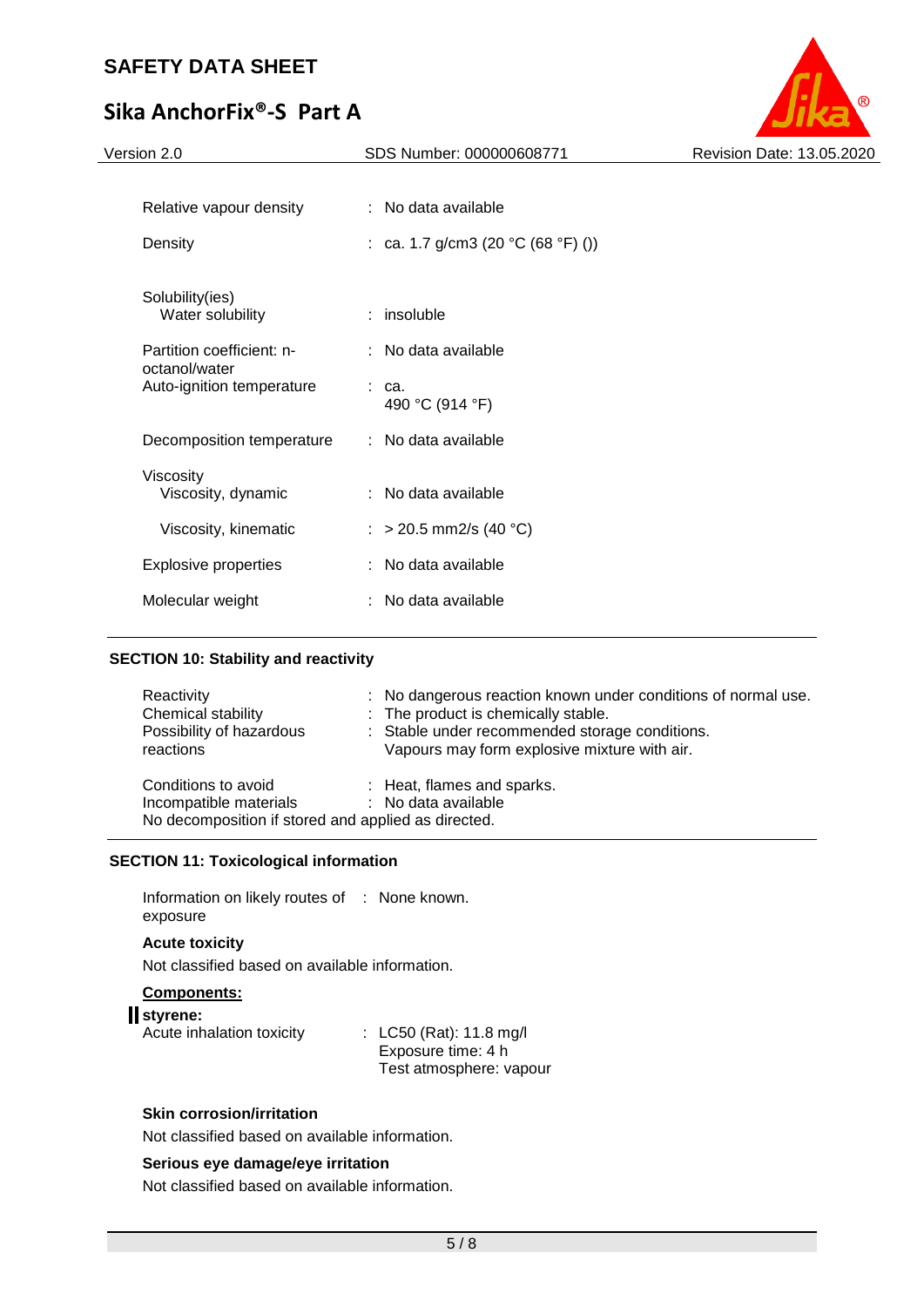# **Sika AnchorFix®-S Part A**

#### Version 2.0 SDS Number: 000000608771 Revision Date: 13.05.2020



#### **Respiratory or skin sensitisation**

Skin sensitisation: Not classified based on available information. Respiratory sensitisation: Not classified based on available information.

#### **Germ cell mutagenicity**

Not classified based on available information.

# **Carcinogenicity** Not classified based on available information.

**Reproductive toxicity** Not classified based on available information.

# **STOT - single exposure** Not classified based on available information.

## **STOT - repeated exposure** Not classified based on available information.

## **Aspiration toxicity** Not classified based on available information.

## **SECTION 12: Ecological information**

| <b>Ecotoxicity</b><br>No data available                   |                                                |
|-----------------------------------------------------------|------------------------------------------------|
| <b>Persistence and degradability</b><br>No data available |                                                |
| <b>Bioaccumulative potential</b><br>No data available     |                                                |
| <b>Mobility in soil</b><br>No data available              |                                                |
| Other adverse effects                                     |                                                |
| <b>Product:</b><br>Additional ecological<br>information   | : There is no data available for this product. |

## **SECTION 13: Disposal information**

| <b>Disposal methods</b> |                                                                                      |
|-------------------------|--------------------------------------------------------------------------------------|
| Waste from residues     | : Do not contaminate ponds, waterways or ditches with<br>chemical or used container. |
|                         | Send to a licensed waste management company.                                         |
| Contaminated packaging  | : Empty remaining contents.                                                          |
|                         | Dispose of as unused product.                                                        |
|                         | Do not re-use empty containers.                                                      |
|                         | Do not burn, or use a cutting torch on, the empty drum.                              |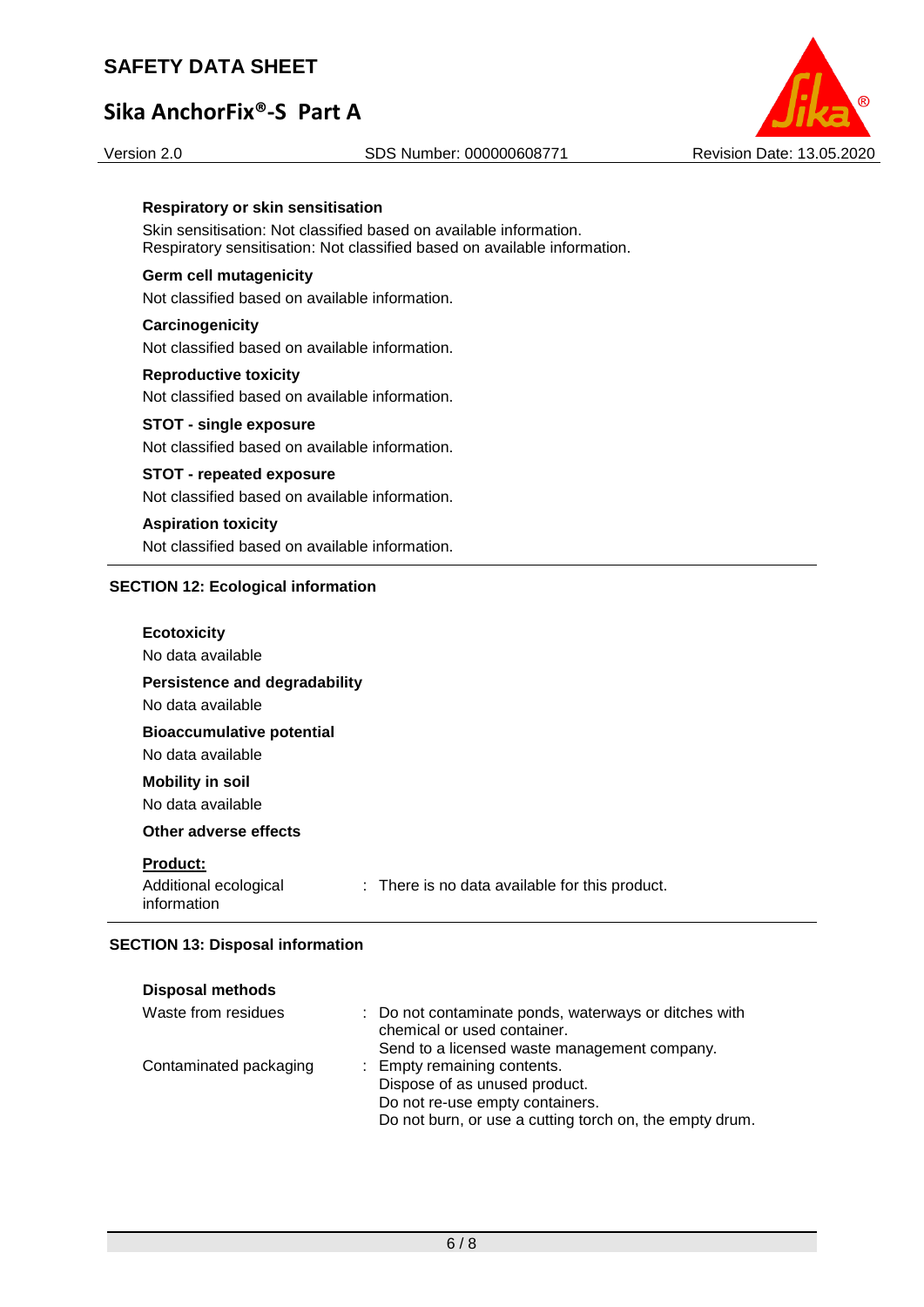# **Sika AnchorFix®-S Part A**



## **SECTION 14: Transport information**

## **International Regulations**

| <b>UNRTDG</b><br>UN number<br>Proper shipping name<br>Class<br>Packing group<br>Labels                                                                     |                      | $:$ UN 1866<br>: RESIN SOLUTION<br>3<br>: III<br>3                                 |
|------------------------------------------------------------------------------------------------------------------------------------------------------------|----------------------|------------------------------------------------------------------------------------|
| <b>IATA-DGR</b><br>UN/ID No.<br>Proper shipping name<br>Class<br>Packing group<br>Labels<br>Packing instruction (cargo<br>aircraft)<br>Packing instruction | t.<br>t.<br>t.<br>÷. | <b>UN 1866</b><br>: Resin solution<br>3<br>-III<br>Flammable Liquids<br>366<br>355 |
| (passenger aircraft)<br><b>IMDG-Code</b><br>UN number<br>Proper shipping name<br>Class<br>Packing group<br>Labels<br>EmS Code<br>Marine pollutant          | t.                   | <b>UN 1866</b><br>: RESIN SOLUTION<br>3<br>: III<br>3<br>$F-E$ , S-E<br>no         |

## **Transport in bulk according to Annex II of MARPOL 73/78 and the IBC Code**

Not applicable for product as supplied.

#### **Special precautions for user**

The transport classification(s) provided herein are for informational purposes only, and solely based upon the properties of the unpackaged material as it is described within this Safety Data Sheet. Transportation classifications may vary by mode of transportation, package sizes, and variations in regional or country regulations.

## **SECTION 15: Regulatory information**

## **Safety, health, and environmental regulations specific for the hazardous chemical**

Occupational Safety and Health (Classification, Labelling and Safety Data Sheet of Hazardous Chemicals) Regulations 2013. Occupational Safety and Health (Use and Standards of Exposure of Chemicals Hazardous to Health) Regulations 2000. International Chemical Weapons Convention (CWC) : Not applicable

Schedules of Toxic Chemicals and Precursors

#### **SECTION 16: Other information**